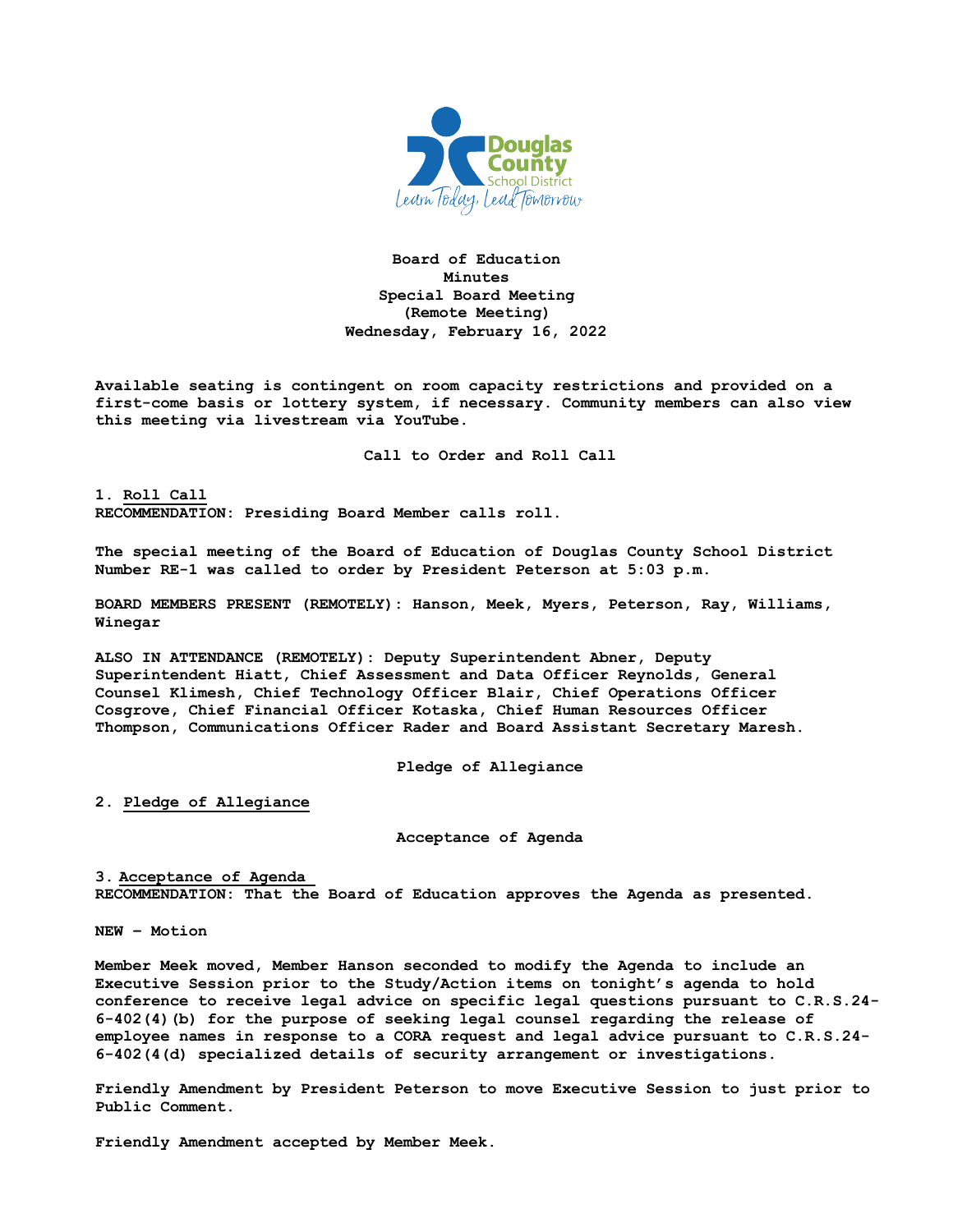**Board of Education Minutes February 16, 2022 Page 2 of 10** 

**Hanson, aye; Meek, aye; Myers, aye; Peterson, aye; Ray, aye; Williams, aye; Winegar, aye.** 

**Upon a roll call vote being taken, the vote was: Aye: 7 Nay: 0. The motion carried 7 - 0.** 

## **Executive Session**

#### **3.A. Convene in Executive Session (a closed session)(Added to Agenda)**

**RECOMMENDATION: That the Board of Education convene in Executive Session (a closed session) for purposes of holding conference to receive legal advice on specific legal questions pursuant to C.R.S.24-6-402(4)(b) for the purpose of seeking legal counsel regarding the release of employee names in response to a CORA request and legal advice pursuant to C.R.S.24-6-402(4)(d) to be advised on specialized details of security arrangement or investigations.**

**The Board may hold an executive session for considering limited matters, including: Real Estate matters e.g. the purchase, acquisition, lease, transfer or sale of real, personal or other property pursuant to C.R.S. § 24-6-402(4)(a); to hold conference with the Board's attorney to receive legal advice on specific legal questions, pursuant to C.R.S. § 24-6-402(4)(b); matters required to be kept confidential by federal or state law or rules and regulations pursuant to C.R.S. § 24-6-402(4)(c); to be advised on specialized details of security arrangements and investigations pursuant to C.R.S. § 24-6-402(4)(d); to determine positions relative to matters that are or will be subject to contract negotiations, developing strategy for those negotiations, and instructing negotiators, pursuant to C.R.S. § 24-6-402(4)(e); personnel matters, including actions, updates, and Superintendent recommendations involving individual employees, pursuant to C.R.S. § 24-6-402(4) (f); to consider documents protected by non-disclosure provisions of Colorado Open Records Act pursuant to C.R.S. § 24-6-402(4)(g); and/or to be advised on individual student matters, where public disclosure would adversely affect the person or persons involved, pursuant to C.R.S. § 24-6-402(4)(h).** 

### **ORIGINAL – Motion**

**Member Meek moved, Member Hanson seconded to convene in Executive Session (a closed session) for purposes of holding conference to receive legal advice on specific legal questions pursuant to C.R.S.24-6-402(4)(b) for the purpose of seeking legal counsel regarding the release of employee names in response to a CORA request and legal advice pursuant to C.R.S.24-6-402(4)(d) to be advised on specialized details of security arrangement or investigations.** 

**Hanson, aye; Meek, aye; Myers, aye; Peterson, aye; Ray, aye; Williams, aye; Winegar, aye.** 

**Upon a roll call vote being taken, the vote was: Aye: 7 Nay: 0. The motion carried**   $7 - 0.$ 

**Executive Session Attendance: Hanson, Meek, Myers, Peterson, Ray, Williams Winegar, Deputy Superintendents Abner and Hiatt, General Counsel Klimesh, Deputy Counsel Condon and Jacobs.** 

**Executive Session Time: 5:13 p.m. to 6:15 p.m.** 

**Executive Session concluded at 6:15 p.m.**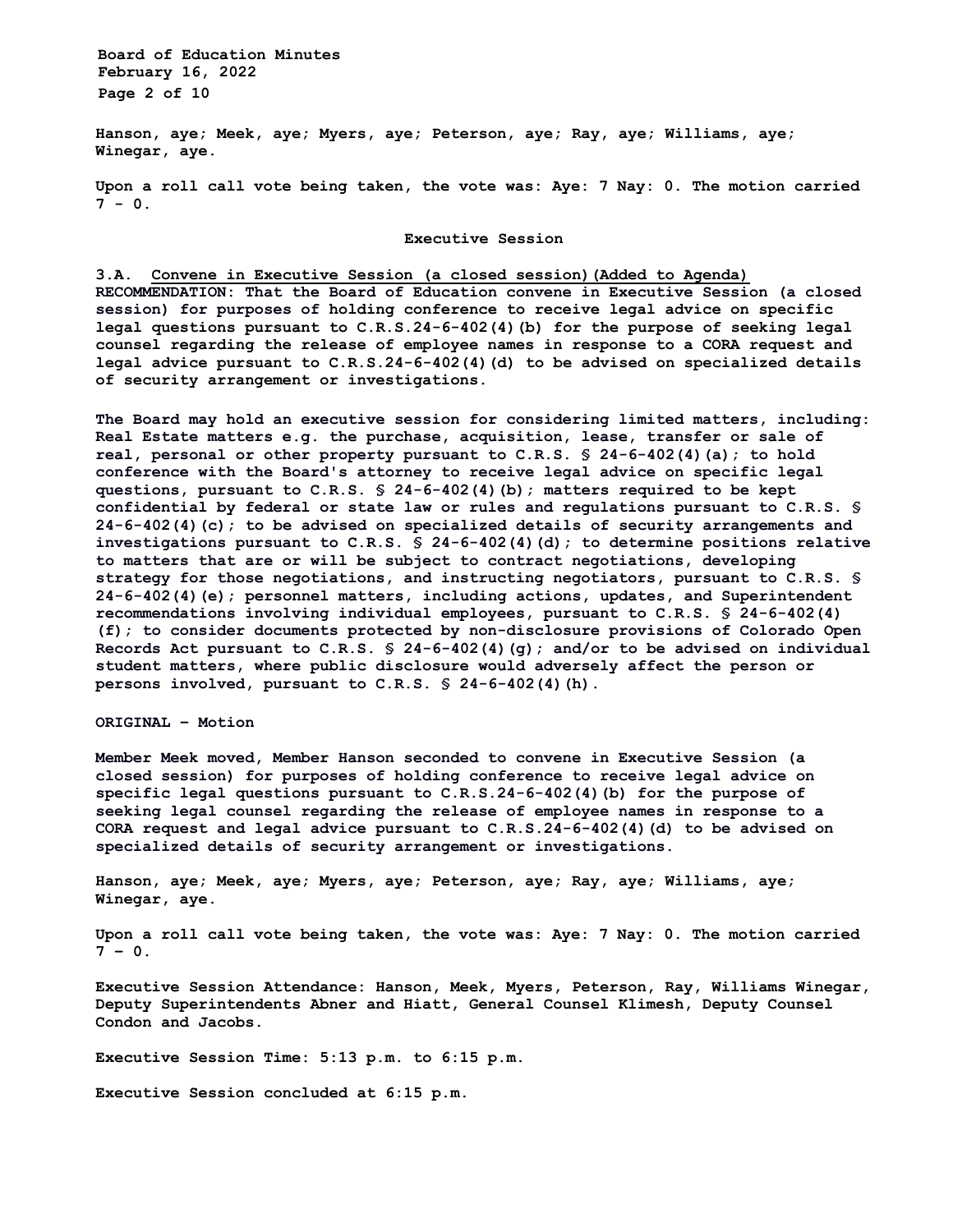**Board of Education Minutes February 16, 2022 Page 3 of 10**

**President Peterson reconvened the Special Board Meeting at 6:22 p.m.**

**President Peterson made a statement regarding a CORA request to release the names of employees absent on February 3, 2022 and reports of flyers distributed on employee vehicles on school property.**

**Deputy Superintendent Abner made a statement stating District support of employees and that employees should report any incidents violating Board policy.** 

**Deputy Superintendent Hiatt made a statement requesting respect and value for District educators.**

**4. Public Comment**

**RECOMMENDATION: Information only.**

• **Attachment #1: Public Comment Roster**

**Community input that could help the District meet the challenge of becoming the best school system possible is always welcome.**

- **Aadithya Senthilkuma, student, provided comment regarding the superintendent hiring process**
- **Josh Lederman, student, providing comment on behalf of SAG and the superintendent search**
- **Christa Gilstrap, Highlands Ranch resident provided comment regarding the superintendent search**
- **Juli Watkins, Castle Rock resident, provided comment regarding the superintendent hiring process and timeline**
- **Marie Kranston, Highlands Ranch resident, provided comment regarding the superintendent search**
- **Tiffany Baker, Highlands ranch resident, provided comment regarding the superintendent**
- **Sharon McWilliams, Parker resident, provided comment regarding the superintendent**
- **Allison Cook, Highlands ranch resident, provided comment regarding the superintendent search and board direction**
- **Bobbi Hillard, Lone Tree resident provided comment regarding the superintendent search**
- **Jennifer Iversen, Castle Pines resident, provided comment regarding the superintendent**
- **Kalissa Braga, Highlands Ranch resident, provided comment regarding the superintendent and teacher support**
- **Petrina Gorny, Highlands Ranch resident, provided comment regarding superintendent hiring process**
- **Tina Stroman, Parker resident, provided comment regarding superintendent action**
- **Krish Kumar, Lone Tree resident, provided comment regarding superintendent hiring process and timeline**
- **Frances Stroud, student provided comment regarding superintendent hiring process**
- **Eiko Browning, Highlands Ranch resident, providing comment regarding transparency and following policy**
- **Brandi Bradley, Littleton resident, provided comment regarding equity**
- **Jennifer Mitkowski, Highlands Ranch resident, provided comment regarding firing of Corey Wise**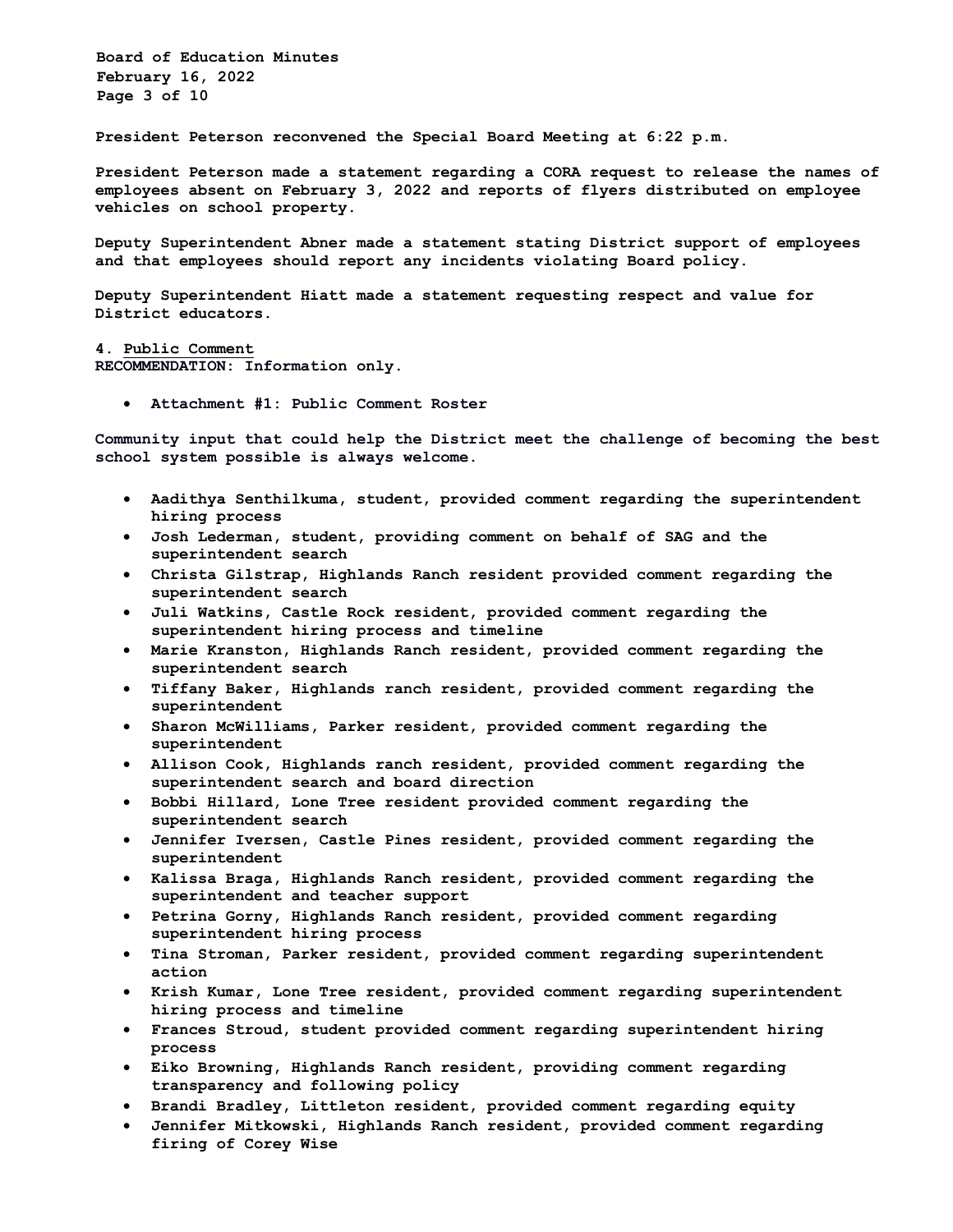**Board of Education Minutes February 16, 2022 Page 4 of 10**

- **Robert C Marshall, Highlands Ranch resident, provided comment regarding superintendent**
- **Kaitlin Ochs, Parker resident, provided comment regarding superintendent action**
- **Constance Ingram, Highlands Ranch resident, provided comment regarding superintendent hiring process and timeline**
- **Julie Bateman, Parker resident, provided comment regarding the superintendent hiring process**
- **Lucy Squire, Highlands Ranch resident, provided comment regarding superintendent process**
- **Genna Person, Sedalia resident, providing comment regarding superintendent process**
- **Kelly Mayr, Highlands Ranch resident, provided comment regarding superintendent process**
- **Denice Dirks, Parker resident, provided comment regarding superintendent search**
- **Stephanie Chancy, Highlands Ranch, provided comment regarding superintendent process and agenda of board majority**
- **Triana Burdick, Parker resident, provided comment regarding the superintendent**
- **Matthew Solak, Parker resident, provided comment regarding the direction of the district**
- **Chris Horen, Highlands Ranch resident, provided comment regarding hiring of superintendent and trust with the community**
- **Christina Courtney, Parker resident, provided comment regarding superintendent hiring**
- **Chad Cox, Castle Rock resident, providing comment regarding superintendent hiring**
- **Kim Clever, Castle Rock resident, providing comment regarding superintendent choice**
- **Matthew P Smith, Castle Rock resident, providing comment regarding superintendent hiring process**
- **Katrina Eike, Parker resident, providing comment regarding superintendent choice**
- **Miles Cortez, Centennial resident, providing comment regarding superintendent hiring process and timeline**
- **Sondra Marie Emerson, Lone Tree resident, providing comment regarding superintendent search**
- **Carolyn Ford, Parker resident, provided comment regarding superintendent hiring process and timeline**

**President Peterson called for a recess at 7:25 p.m. and reconvened the Special Board Meeting at 7:35 p.m.**

- **Leah Raffaeli, Sedalia resident, provided comment regarding superintendent replacement**
- **Joyel Chambers, Castle Rock resident, provided comment regarding superintendent**
- **Crista Mann, Parker resident, provided comment regarding superintendent hiring**
- **Kelly Dixon, Parker resident, provided comment regarding superintendent selection**
- **Braeden Miguel, Highlands Ranch resident, provided comment regarding superintendent job, public comment on board strategy**
- **Jessica Kaiser, Parker resident, providing comment regarding selection process for new superintendent**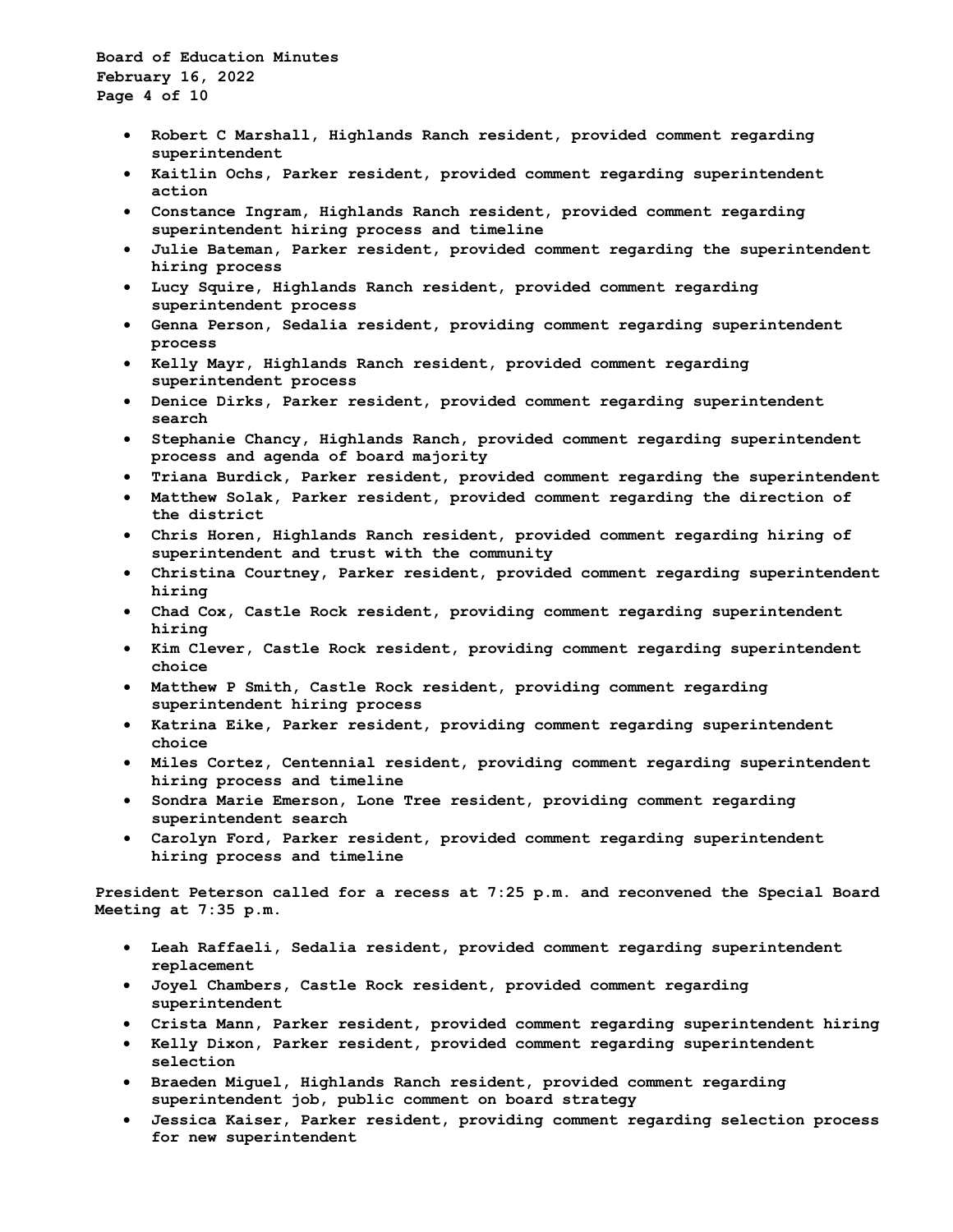**Board of Education Minutes February 16, 2022 Page 5 of 10**

- **TJ Callaway, Parker resident, provided comment regarding superintendent hiring process**
- **Lucas Johnson, Highlands Ranch resident, provided comment regarding superintendent hiring process**
- **Elizabeth Barry, Highlands Ranch resident, provided comment regarding superintendent hiring process and timeline**
- **Margarita Anne Fiduccia, Highlands Ranch resident, provided comment regarding timeline for superintendent identification**
- **Melissa Palay, Highlands Ranch resident provided comment regarding superintendent hiring process and contract**
- **Kathy Redmond, Castle Rock resident, provided comment regarding school governance**
- **David Ternet, Parker resident, providing comment regarding questions for superintendent candidates**
- **Janet Babb, Centennial resident, provided comment regarding CORA request**
- **Robin Webb, Highlands Ranch resident, provided comment regarding superintendent**
- **Richard Clark, Highlands Ranch resident, provided comment regarding superintendent hiring process and timeline**
- **Amy Akerman, Highlands Ranch resident, providing comment regarding superintendent discussion**
- **Morgan O'Hara, Parker resident, provided comment regarding superintendent plans**
- **Sarah Wu, Castle Rock resident, provided comment regarding superintendent replacement**
- **Ken Molcsan, Parker resident, provided comment regarding proposed timeline for superintendent identification**
- **Sammye Wheeler Clouse, Castle Rock resident, provided comment regarding hiring of superintendent**
- **Matt Bergenholtz, Castle Rock resident, provided comment regarding superintendent hiring process and timeline**
- **Chris Cheline, Highlands Ranch resident, provided comment regarding CORA request**
- **Christine Garcia, Centennial resident, provided comment regarding hiring timeline for superintendent**
- **Matt Cassady, Highlands Ranch resident, provided comment regarding superintendent hiring process and timeline**
- **Kelly Maxam, Castle Pines resident, provided comment regarding superintendent hiring process and timeline**
- **Barrett Rothe, Castle Pines resident, provided comment regarding superintendent process and timeline**
- **Mary Soldwisch, Acres Green resident, provided comment regarding hiring a new superintendent**
- **Constantine Kokolis, Parker resident, provided comment regarding support for the board and finding a new superintendent**
- **Deborah Trujillo, Parker resident provided comment regarding basics taught in schools and proficiency scores**
- **Tina De Los Santos, Parker resident, provided comment regarding superintendent**
- **Paula Smith, Highlands Ranch resident, provided comment regarding superintendent hiring process and timeline**
- **Jenny Brady, Highlands Ranch resident, provided comment regarding support for new superintendent**
- **Allyson Kulinski, Parker resident, provided comment regarding superintendent**
- **Jennifer Barnes, Parker resident, provided comment regarding superintendent**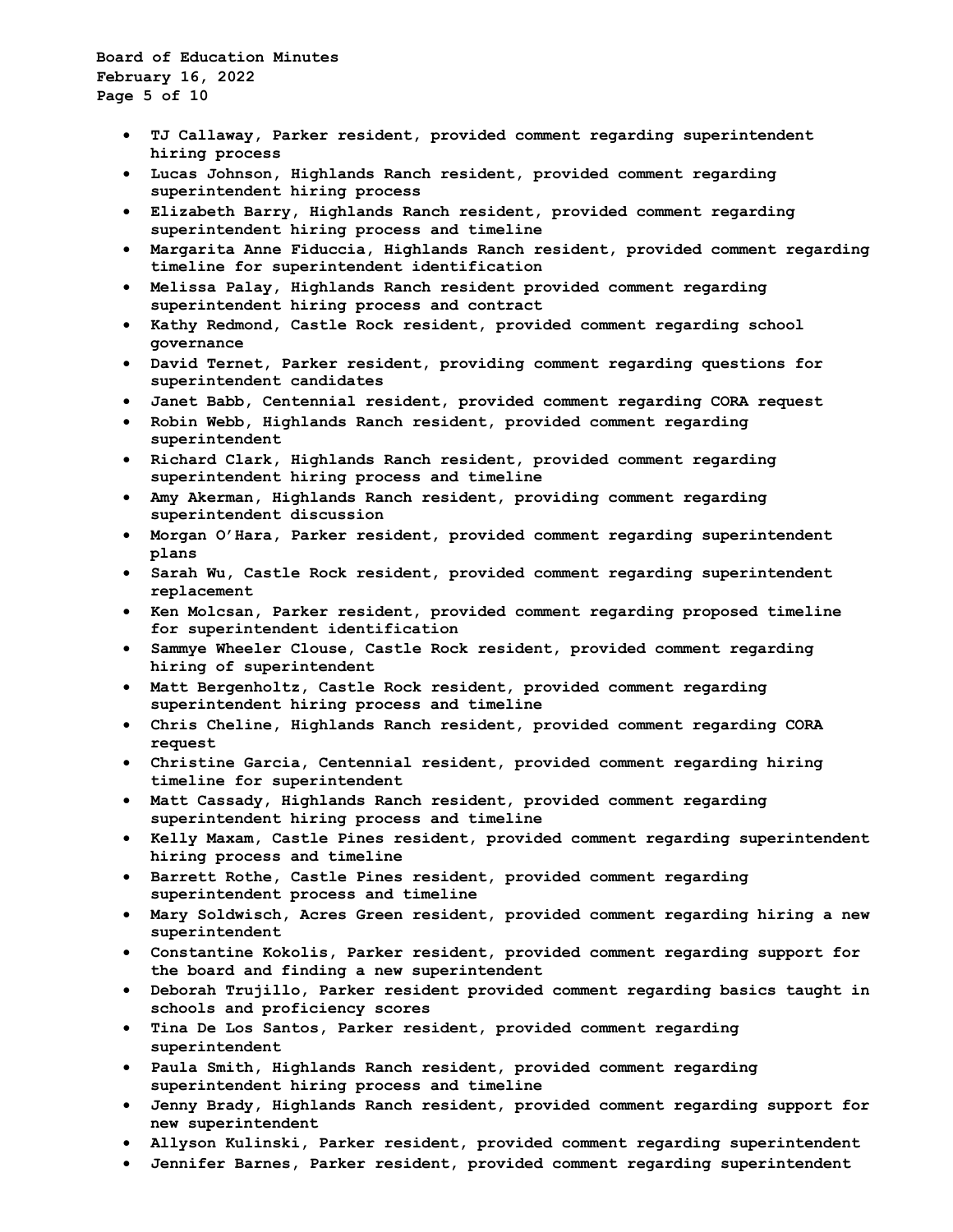**Board of Education Minutes February 16, 2022 Page 6 of 10**

- **Karen Jefferson, Castle Rock resident, provided comment regarding superintendent selection**
- **Tiffani Wilson, Parker resident provided comment regarding superintendent hiring process and timeline**
- **Keary Hallack, Highlands Ranch resident, provided comment regarding superintendent search**

**President Peterson called for a recess at 8:40 p.m. and reconvened the Special Board Meeting at 8:51 p.m.**

**President Peterson advised that outside legal counsel Kristin Edgar of Caplan & Earnest joined the meeting. Counsel Edgar made a statement regarding a legislative change regarding the designation of superintendent finalists and is available to answer Director questions.** 

### **Study/Action Items**

**5. Superintendent Hiring Process and Timeline RECOMMENDATION: That the Board of Education approve a timeline for superintendent identification.**

• **Attachment #1: Proposed Timeline for DCSD Superintendent Identification**

**The Board of Education will discuss legal requirements and consider a proposed timeline for superintendent identification.** 

**ORIGINAL - Motion** 

**Member Williams moved, Member Winegar seconded to approve the ORIGINAL motion that the Board of Education approve a timeline for superintendent identification.** 

**Board discussion.** 

**Counsel Edgar responded to Director questions.**

**CHRO Thompson responded to Director questions regarding clarification of an internal posting and an external posting.**

**Board discussion and consensus regarding amendments to the proposed Timeline for Douglas County School District Superintendent Identification to include: post the Superintendent Job Description/Salary internally and externally from February 17, 2022 through February 25, 2022, to add a special board meeting on March 1, 2022 to discuss applications, and to add a special board meeting on March 3, 2022 to interview applicants, provide for public comment and vote on finalists; and to place a revised Timeline for Douglas County School District Superintendent Identification including the stated amendments on the February 22, 2022 Board Meeting Consent Agenda.**

**Director Williams rescinded the ORIGINAL Motion.**

**Director Winegar rescinded the second to the ORIGINAL Motion.**

**No further motions on Agenda Item #5 Superintendent Hiring Process and Timeline.**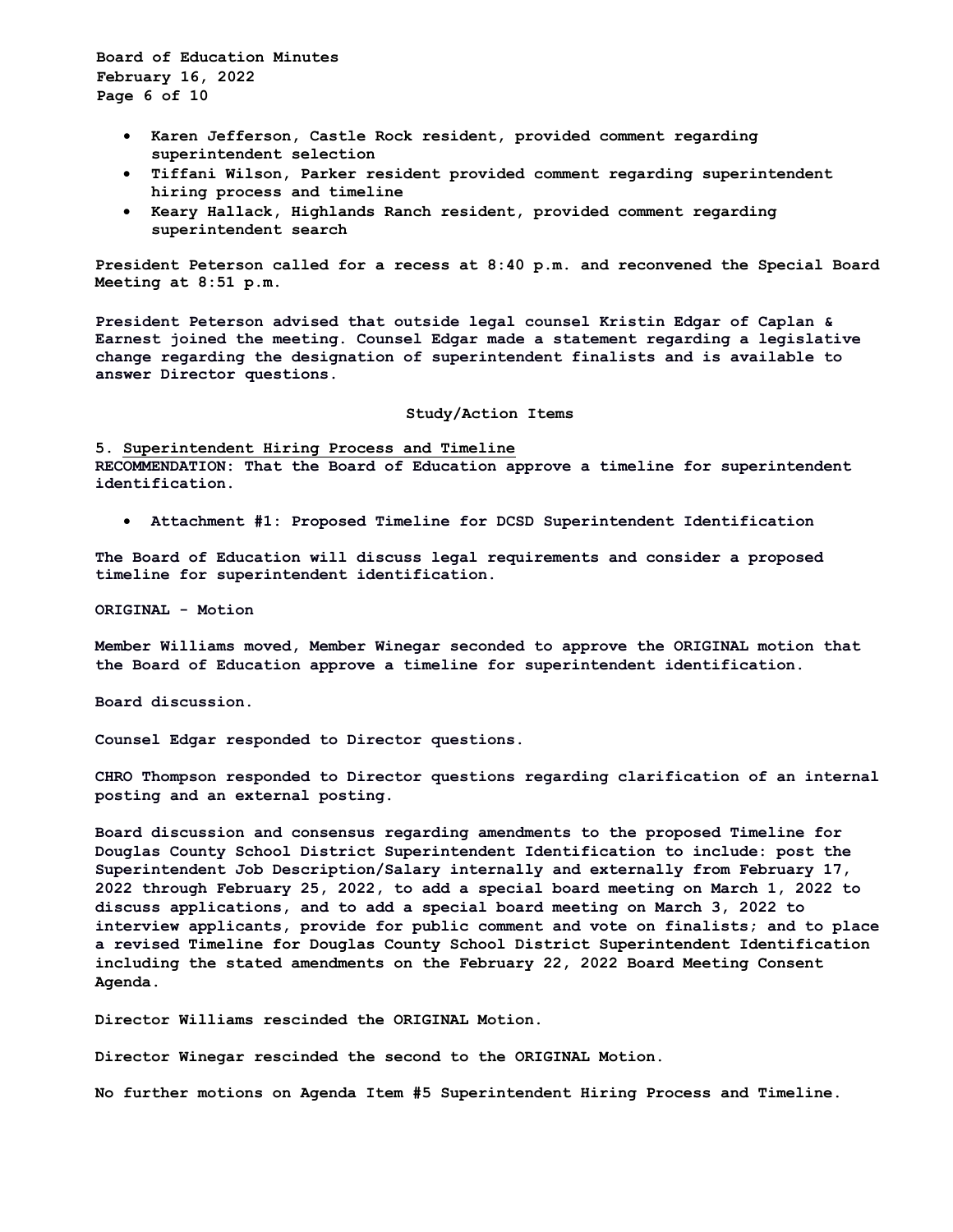**Board of Education Minutes February 16, 2022 Page 7 of 10**

**President Peterson called for a recess at 10:33 p.m. and reconvened the Special Board Meeting at 10:45 p.m.**

**6. Superintendent Job Description**

**RECOMMENDATION: That the Board of Education approve a superintendent job description for internal posting.**

- **Attachment #1: 6-1 Douglas County School District Superintendent Search Community Member**
- **Attachment #2: 6-2 Douglas County School District Superintendent Search Current Student**
- **Attachment #3: 6-3 Douglas County School District Superintendent Search DCSD Staff**
- **Attachment #4: 6-4 Douglas County School District Superintendent Search Government Official**
- **Attachment #5: 6-5 Douglas County School District Superintendent Search Local Business Owner**
- **Attachment #6: 6-6 Douglas County School District Superintendent Search Local Business Owner**
- **Attachment #7: 6-7 Douglas County School District Superintendent Search Parent-Guardian Summary**
- **Attachment #8: 6-8 2022 Superintendent Job Description Summary (Proposed)**

**The Board of Education will review a proposed superintendent job description, to include salary range, to be posted for internally to be accessible by all district public neighborhood and charter school staff.**

**Board questions and comments regarding the proposed superintendent job description.**

**CHRO Thompson responded to Director questions.**

**President Peterson read the superintendent job description as amended, and will provide the revised document to Board Assistant Secretary Maresh to attach to the February 16, 2022 Meeting Minutes.** 

**NEW - Motion**

**Member Myers moved, Member Winegar seconded to approve the NEW motion that the Board of Education approve the superintendent job description as amended to be posted beginning February 17, 2022 through February 25, 2022.**

**Hanson, aye; Meek, aye; Myers, aye; Peterson, aye; Ray, aye; Williams, aye; Winegar, aye.**

**Upon a roll call vote being taken, the vote was: Aye: 7 Nay: 0. The motion carried 7 – 0.**

- **7. Standardized Interview Questions for Applicants RECOMMENDATION: That the Board of Education amend and approve standardized questions to be used during the superintendent applicant review process.**
	- **Attachment #1: 7-1 Proposed 2022 Superintendent Interview Questions**

**The Board of Education will review proposed standardized questions to be used during the superintendent applicant review process. Proposed questions were derived from a consolidated list used in previous superintendent interview forums including school employees, community representatives, and students.**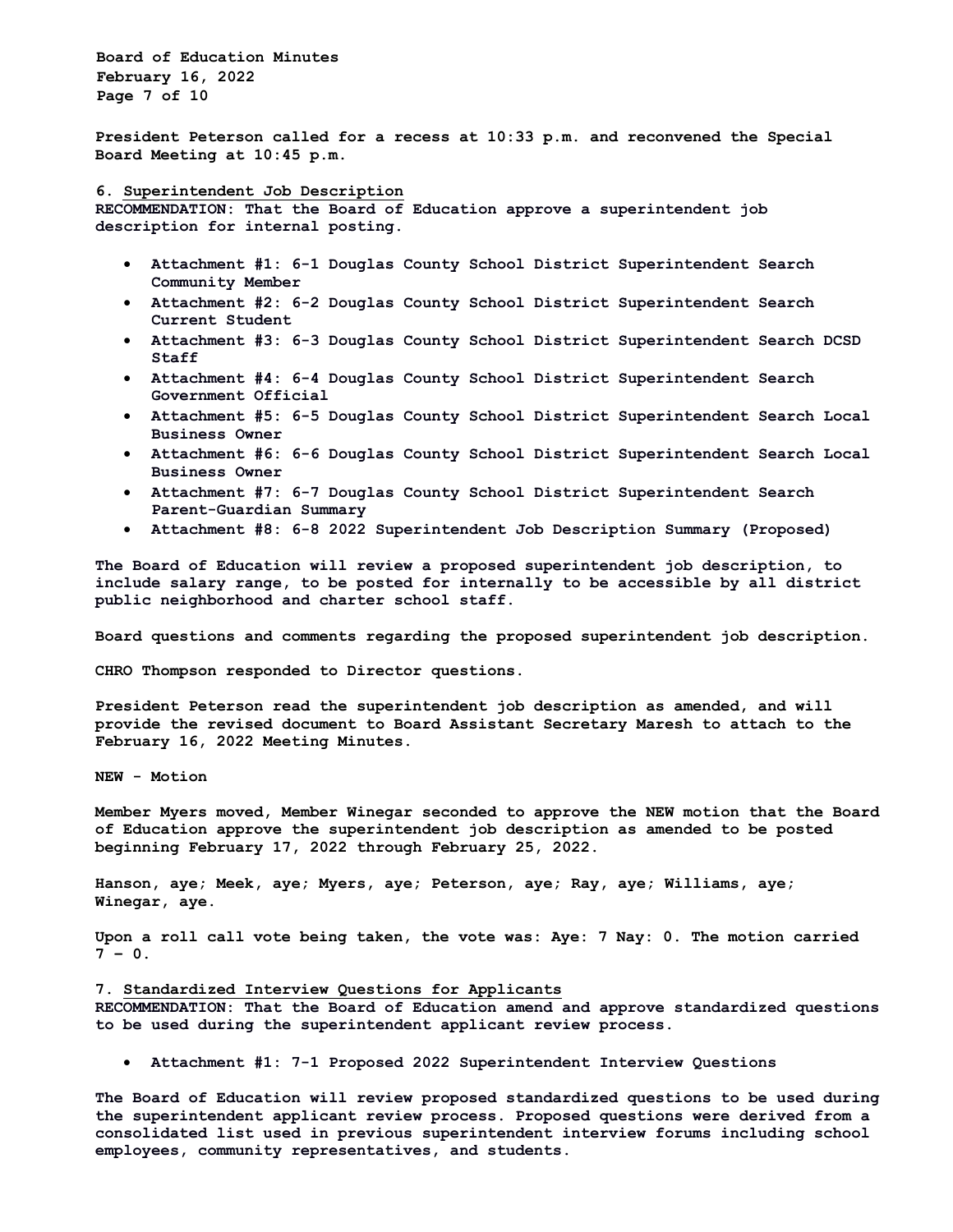**Board of Education Minutes February 16, 2022 Page 8 of 10**

**Board discussion.**

**No motion.** 

**Adjournment**

**8. Adjournment RECOMMENDATION: That the Board of Education adjourns the meeting.**

**ORIGINAL - Motion** 

**Member Winegar moved, Member Myers seconded to approve the ORIGINAL motion that the Board of Education adjourns the meeting.** 

**Hanson, aye; Meek, aye; Myers, aye; Peterson, aye; Ray, aye; Williams, aye; Winegar, aye.**

**Upon a roll call vote being taken, the vote was: Aye: 7 Nay: 0. The motion carried 7 – 0.**

**President Peterson adjourned the Special Board Meeting at 12:03 a.m. on Thursday, February 17, 2022.** 

**These minutes summarize the final decisions made by the Board of Education at the referenced meeting. View the meeting via You Tube by accessing the following link: https://www.youtube.com/watch?v= qUHwAohoC8&list=PLyjVvMhp58liz3QmZQeX7QUKKhYfNu4Rb&index=8&t=164s**

**Supporting document(s) attached to the agenda https://douglas.ic-board.com**



Mike Petersou

**Mike Peterson Board of Education President**

**\_\_\_\_\_\_\_\_\_\_\_\_\_\_\_\_\_\_\_\_\_\_\_\_\_\_\_\_\_\_\_\_\_**

Becky Myers **\_\_\_\_\_\_\_\_\_\_\_\_\_\_\_\_\_\_\_\_\_\_\_\_\_\_\_\_\_\_\_\_**

**Becky Myers Board of Education Secretary**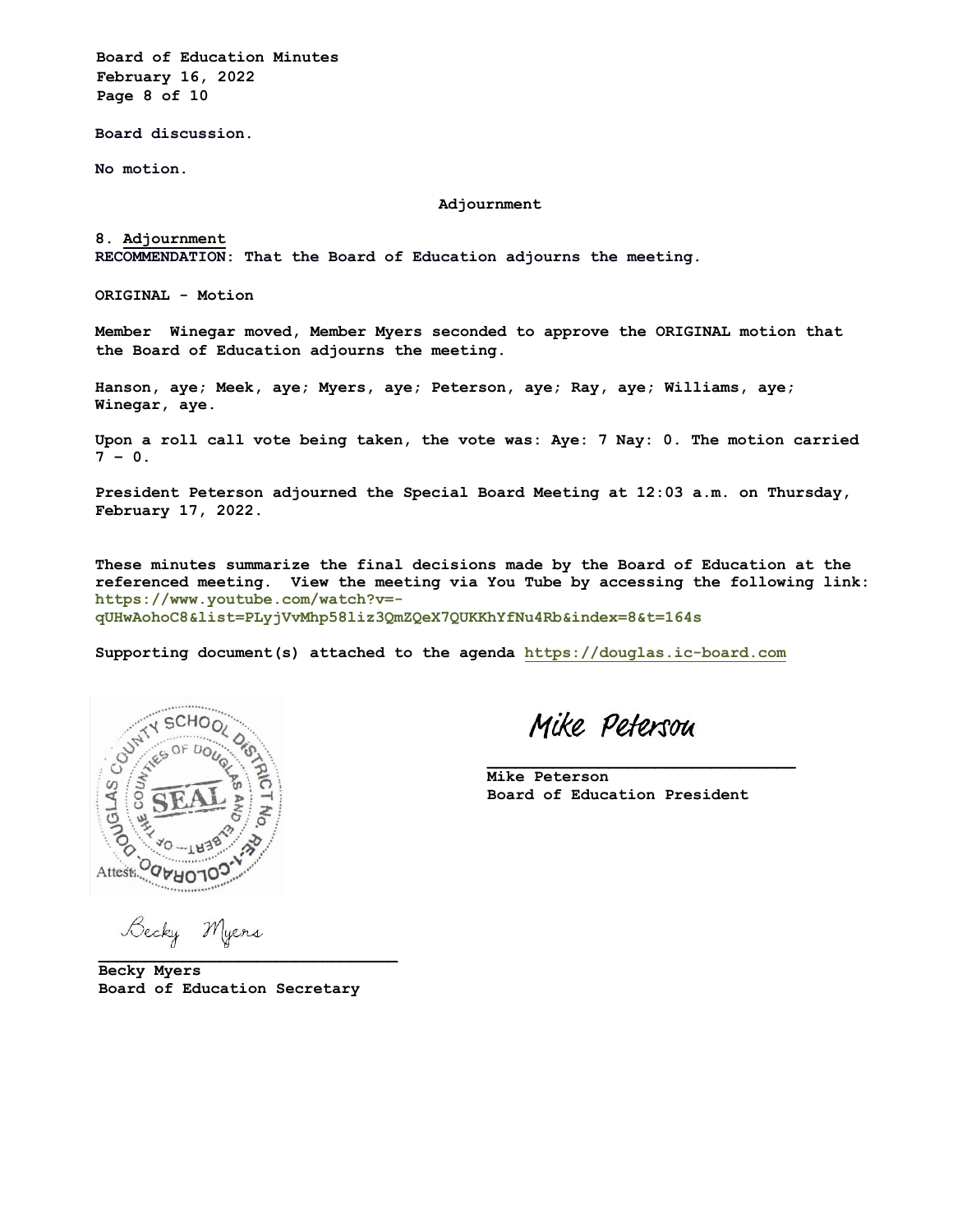**Board of Education Minutes February 16, 2022 Page 9 of 10**

**Attachment to February 16, 2022 Meeting Minutes**

**Agenda Item #6 Superintendent Job Description**

**Revised with amendments added during February 16, 2022 Board Meeting; to be posted and attached to February 16, 2022 Meeting Minutes.**

# **Summary of DCSD Superintendent Job Description**

**The Douglas County School District is conducting a search for a Superintendent that displays high integrity, dynamic leadership and community engagement that is focused on providing a high-quality educational foundation that empowers students to reach their individual potential.** 

**The ideal individual will possess the following:**

- **A leader who is an effective communicator who excels in building relationships with students, parents/ guardians,staff, and community members through authentic engagement.**
- **Someone who understands the culture, the current climate, and the Board's ends and vision and district's mission.**
- An individual who understands the community and will be committed to being a part of the community to **include outside of the school district.**
- **A leader who is open, approachable, thoughtful, and has unquestioned integrity.**
- **A leader who is fully transparent with students, parents/guardians, staff, and community members.**
- **A leader who values diversity and inclusion among students, parents, and outside groups.**
- **A leader with transparent personal values and an unwavering moral compass.**
- **A leader who inspires trust, confidence, and mutual respect.**

**The required qualifications for the ideal individual are as following:**

- **An individual committed to the Douglas County School District.**
- **Experience in education - either as an educator or working closely with educators as a school leader.**
- **Masters Degree in a related field is required.**
- **Strong interpersonal skills and ability to work with individuals at all different levels.**
- **Exceptional leadership, coaching, and mentoring skills.**
- **Experience with all aspects of the position including academics, financials, operations, community, and parent engagement, and state advocacy.**
- **An individual who will always advocate for the students, teachers, faculty members, and administrators.**
- **A fully transparent and decisive leader who will stand up for the district in all circumstances.**